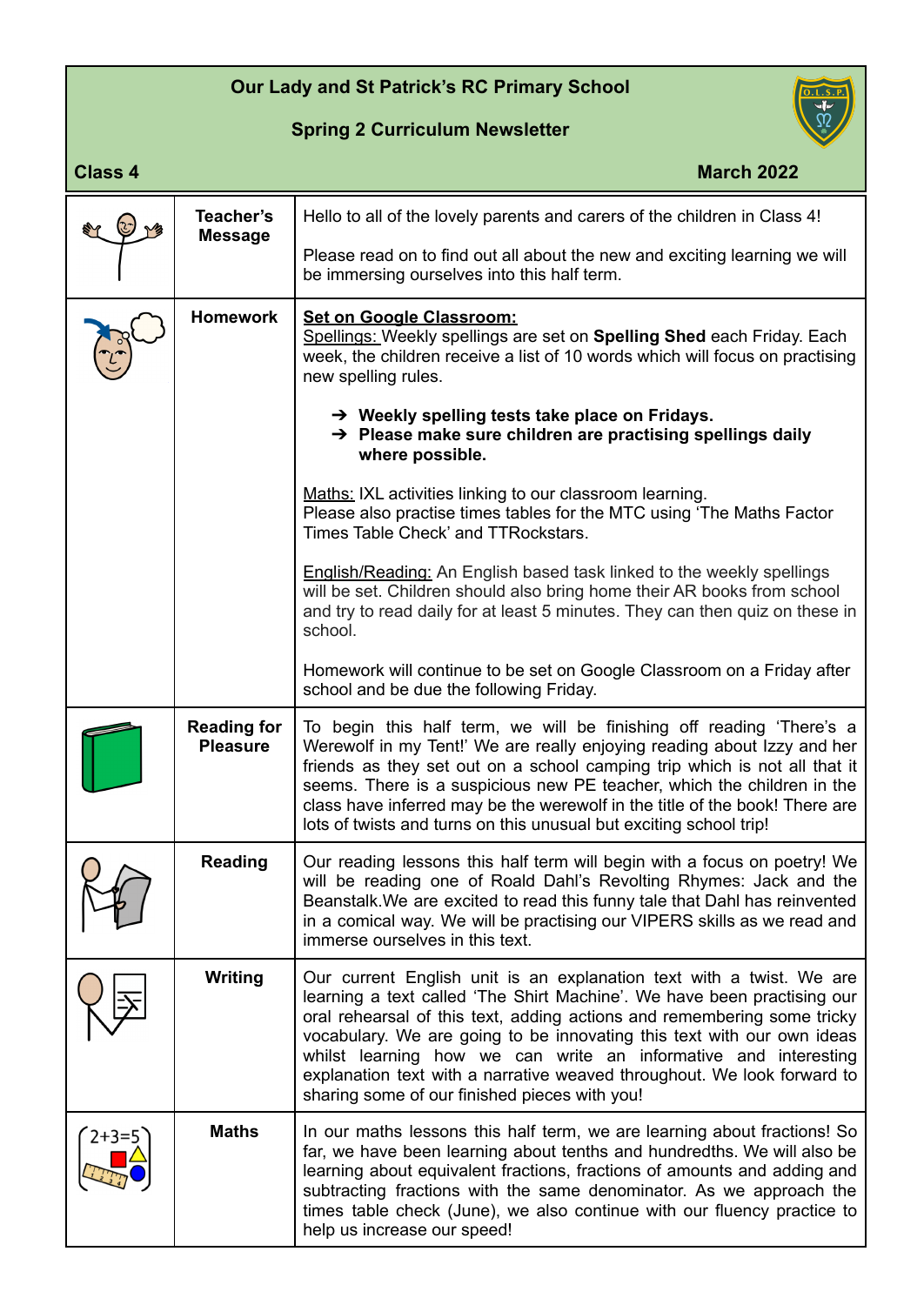| <b>RE</b>                          | In RE this half term, we began by concluding our learning on Eucharist<br>and have moved on to learning about Lent and Easter. We have had<br>some special liturgies so far this half term, with St David's Day as we<br>returned to school and Ash Wednesday to mark the beginning of Lent.<br>We will also be visiting OLSP Church in Teignmouth next week to attend<br>Mass with Father Mark.                                                                                                                                                                                                                                            |
|------------------------------------|---------------------------------------------------------------------------------------------------------------------------------------------------------------------------------------------------------------------------------------------------------------------------------------------------------------------------------------------------------------------------------------------------------------------------------------------------------------------------------------------------------------------------------------------------------------------------------------------------------------------------------------------|
| <b>Science</b>                     | This half term in Science we are learning all about 'sound'. The children<br>will learn about how vibrations cause sounds and how sounds travel, as<br>well as how sounds can change pitch and loudness. The children will<br>learn about how sounds are made in a hands-on and fun way in order for<br>them to really experience sounds and their properties. The children will<br>be developing their ability to pose their own scientific questions and use<br>different types of enquiries to answer them.                                                                                                                              |
| <b>History</b>                     | In History, we are learning about Britain from the Stone Age to the Iron<br>Age. We will learn about how stone age people hunted for their food and<br>what they ate. Discover some differences between the stone age, bronze<br>age and iron ages. We will also find out what people learnt from stone<br>age paintings. The children will identify the links between different factors<br>during these times. Along with sequencing events and discussing why<br>these are important.                                                                                                                                                     |
| Geography                          | Not a lead subject this half term.                                                                                                                                                                                                                                                                                                                                                                                                                                                                                                                                                                                                          |
| Art                                | Not a lead subject this half term.                                                                                                                                                                                                                                                                                                                                                                                                                                                                                                                                                                                                          |
| <b>Design</b><br><b>Technology</b> | In DT this half term, we are learning about textiles! We will be learning<br>different stitches such as the simple running stitch and linked back stitch,<br>then moving onto edging stitches like the over stitch and blanket stitch.<br>We will be building up our skills in order to create a Stone Age Pouch<br>linked to our history learning this half term. We can't wait to get started on<br>learning these new skills!                                                                                                                                                                                                            |
| <b>RSHE</b>                        | In RSHE we are moving onto 'Life to the Full' Unit 3 - Keeping Safe<br>which incorporates some of the excellent NSPCC 'Share Aware'<br>resources, as well as teaching on bullying and physical, emotional and<br>sexual abuse through a series of animated stories. Through the animated<br>expert Dr Datfa, children will also learn in greater depth about the effects<br>of drugs, alcohol and tobacco and how to make good choices concerning<br>these as they get older. The final session of the Module explores in more<br>detail what to do in emergency situations. These issues are all delivered<br>at an age-appropriate level. |
| <b>PE</b>                          | In PE we are going to be learning about Golf and Tennis. The children<br>were excited to try Golf as this is a new sport to the school. They had fun<br>getting used to the new equipment and having a go. We are also excited<br>to begin our tennis learning this week and explore some new skills and<br>game play with our all new rackets and nets!                                                                                                                                                                                                                                                                                    |